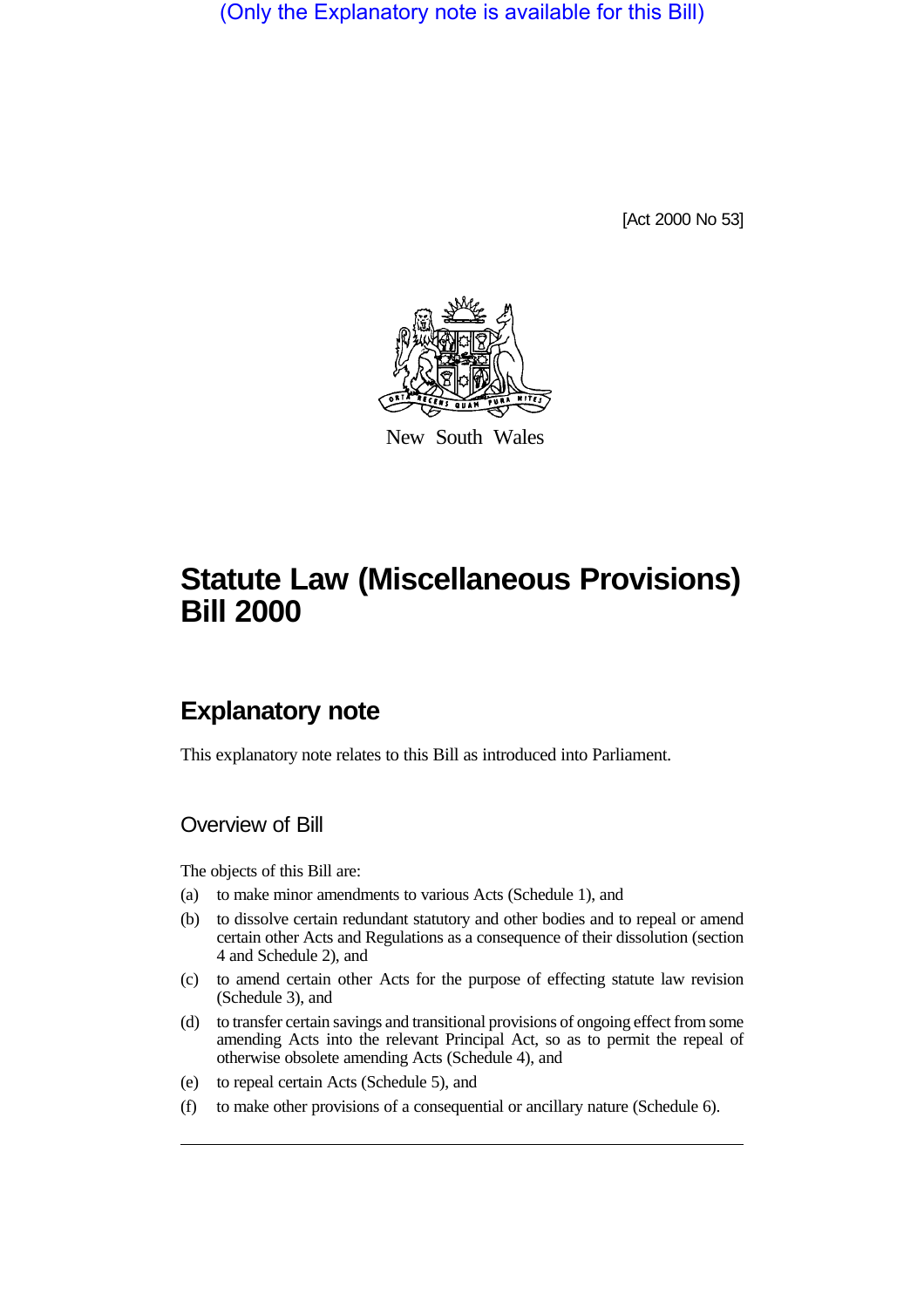Statute Law (Miscellaneous Provisions) Bill 2000 [Act 2000 No 53]

Explanatory note

### Outline of provisions

**Clause 1** sets out the name (also called the short title) of the proposed Act.

**Clause 2** provides for the commencement of the proposed Act.

**Clauses 3**, **5** and **6** are machinery provisions that give effect to the Schedules to the proposed Act containing amendments, repeals and savings, transitional and other provisions.

**Clause 4** abolishes certain statutory and other bodies and repeals two Acts.

**Clause 7** makes it clear that the explanatory notes contained in the Schedules do not form part of the proposed Act.

#### **Schedule 1 Minor amendments**

**Schedule 1** makes amendments to the following Acts: Anti-Discrimination Act 1977 No 48 Children and Young Persons (Care and Protection) Act 1998 No 157 Community Land Development Act 1989 No 201 Conveyancers Licensing Act 1995 No 57 Evidence Act 1995 No 25 Fair Trading Act 1987 No 68 Fair Trading Tribunal Act 1998 No 161 Food Production (Safety) Act 1998 No 128 Forestry Act 1916 No 55 Health Services Act 1997 No 154 Heritage Act 1977 No 136 Impounding Act 1993 No 31 Landlord and Tenant Act 1899 No 18 Landlord and Tenant (Rental Bonds) Act 1977 No 44 Local Government Act 1993 No 30 Meat Industry Act 1978 No 54 Motor Dealers Act 1974 No 52 National Trust of Australia (New South Wales) Act 1990 No 92 Pesticides Act 1999 No 80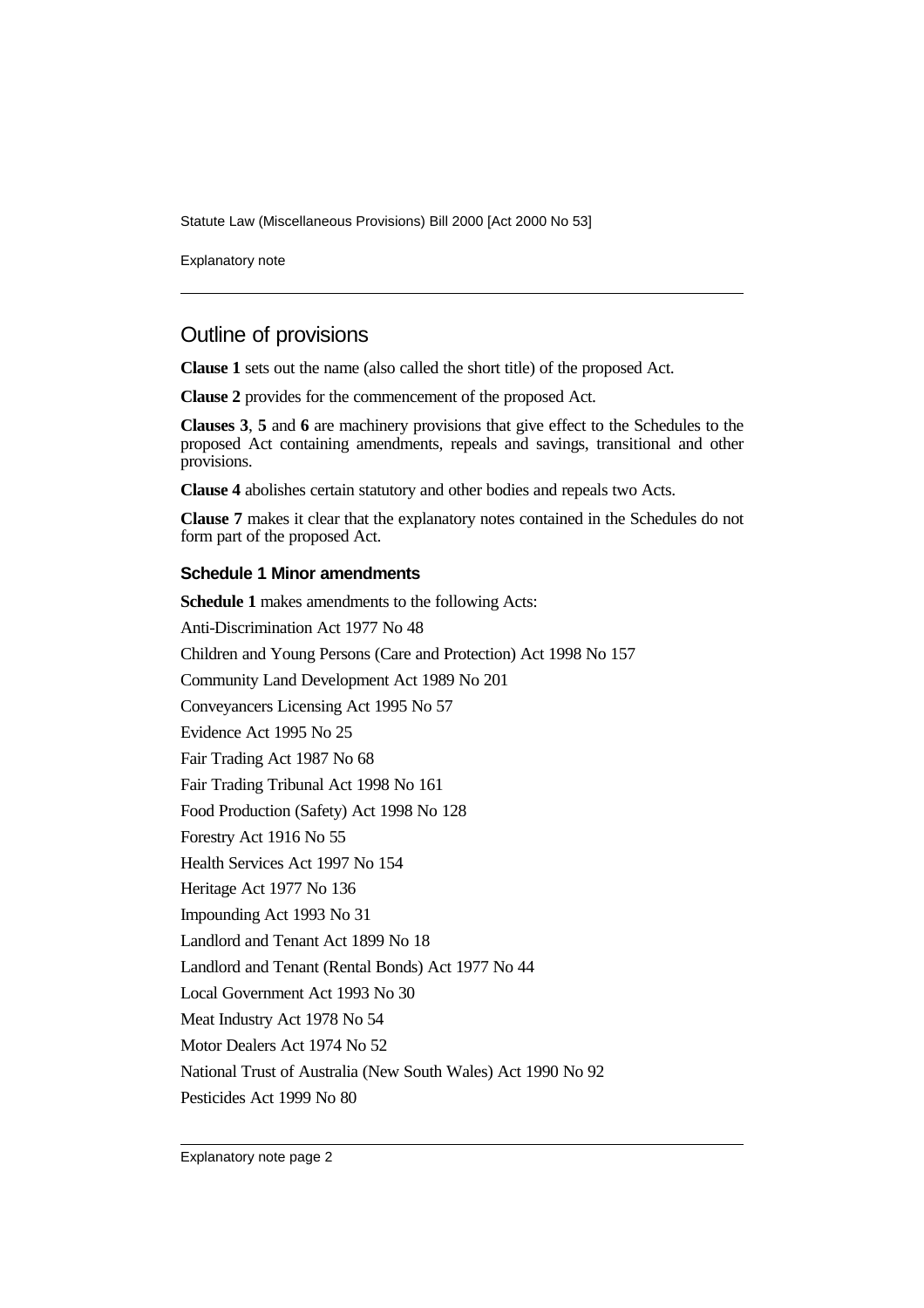Statute Law (Miscellaneous Provisions) Bill 2000 [Act 2000 No 53]

Explanatory note

Police Regulation (Superannuation) Act 1906 No 28

Property, Stock and Business Agents Act 1941 No 28

Protected Disclosures Act 1994 No 92

Protection of the Environment Operations Act 1997 No 156

Residential Tenancies Act 1987 No 26

Residential Tribunal Act 1998 No 168

Retirement Villages Act 1999 No 81

Rural Lands Protection Act 1989 No 197

State Emergency Service Act 1989 No 164

Strata Schemes (Freehold Development) Act 1973 No 68

Strata Schemes (Leasehold Development) Act 1986 No 219

Subordinate Legislation Act 1989 No 146

Travel Agents Act 1986 No 5

Workplace Injury Management and Workers Compensation Act 1998 No 86

The amendments to each Act are explained in detail in the explanatory note relating to the Act concerned set out in Schedule 1.

#### **Schedule 2 Amendments consequent on abolition of statutory and other bodies**

**Schedule 2** amends certain Acts and Regulations as a consequence of the abolition of certain statutory and other bodies.

The amendments to each Act are explained in detail in the explanatory note relating to the Act or Regulation concerned set out in Schedule 2.

#### **Schedule 3 Amendments by way of statute law revision**

**Schedule 3** amends certain Acts for the purpose of effecting statute law revision. A number of other amendments are made relating to formal drafting matters and minor corrections.

The amendments to each Act are explained in detail in the explanatory note relating to the Act concerned set out in Schedule 3.